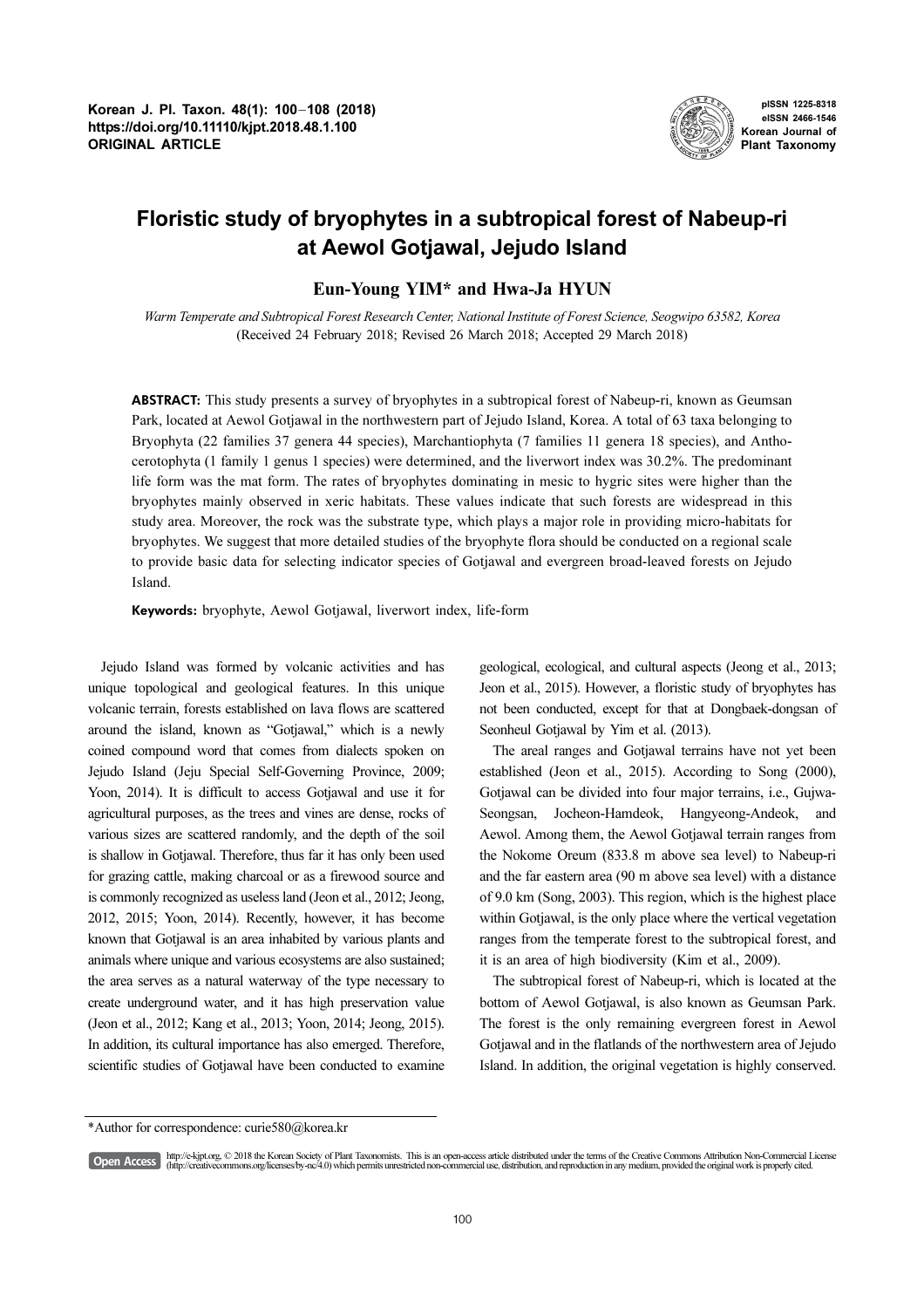

Fig. 1. The locations of the Aewol Gotiawal terrain and a subtropical forest of Nabeup-ri, Jejudo Island, Korea.

For these reasons, this area is considered to be a very important region from an academic point of view. Moreover, it is designated and protected as Natural Monument No. 375 by the Cultural Heritage Administration of Korea (The Cultural Property Preservation Bureau, Korea, 1993; Song et al., 2009). The flora and vegetation of vascular plants in this area have been well studied. It has been reported that a total of 123 taxa inhabit in this area, and the plant communities are divided into five groups: the Quercus glauca community, Machilus thunbergii community, Celtis sinensis community, Pinus thunbergii community and agricultural land (Boo et al., 2006; Song et al., 2009). However, as stated above, bryophytes have not been studied to date. Therefore, it is necessary to establish a comprehensive flora including bryophytes to provide basic data for the selection of indicator species.

The purpose of this study was to establish a comprehensive flora of the subtropical forest of Nabeup-ri. Furthermore, this study aims to contribute to studies of the bryophyte flora of Gotjawal and the evergreen broad-leaved forests on Jejudo Island on a regional scale and to provide basic data for selecting relevant indicator species.

# Materials and Methods

#### Study area

Field surveys were carried out in Subtropical Forest of Nabeup-ri where the dense evergreen broad-leaved forest is distributed with an area of approximately  $0.034 \text{ km}^2$  (Fig. 1).

## Identification, nomenclature and arrangement of taxa

 The samples collected in the investigated area from July of 2011 to March of 2017 were identified at the species level by macroscopic morphology and microscopic features using relevant studies (Institute of Botany Chinese Academy of Sciences, 1972; Iwatsuki and Mizutani, 1972; Inoue, 1974, 1976, 1986; Choe, 1980; Noguchi, 1987, 1988, 1989, 1991, 1994; Hwang, 1991; Kim and Hwang, 1991; Gao et al., 1999; Makino, 2000; Iwatsuki, 2001; Li et al., 2001; Wu et al., 2002; Cao et al., 2003; Smith, 2004). The voucher specimens were deposited at the Warm-Temperate and Subtropical Forest Research Center in Korea (WTSFRC). Only one collection number for each taxon was cited to avoid repetition in the floristic list. The nomenclature and arrangement of the taxa follow the system proposed by Goffinet et al. (2009), Crandall-Stotler et al. (2009) and Renzaglia et al. (2008) for mosses, liverworts and hornworts, respectively.

#### Life forms and substrates

The life forms of bryophytes in the study area were estimated using work by Mägdefrau (1982), and they are also given in the floristic list for each taxon. The records of substrates for each taxon are included in this list.

#### Number of bryophyte taxa and liverwort index

We compared the number of taxa and the liverwort index of the subtropical forest of Nabeup-ri with those of other localities based on related studies [i.e., Deogyusan Mt. (Choi et al., 2010; Yoon et al., 2011), Taebaeksan Mt. (Papp, 2008), Gwanaksan Mt. (Hong, 1960a), Soyosan Mt. (Hong, 1960b), and Dongbaek-dongsan (Yim et al., 2013)]. The liverwort index, based on the finding that liverworts and hornworts tend to prefer more humid conditions than mosses, was calculated as follows (Nakanishi, 2001):

Liverwort index $(\%) = \frac{No.of\,ivers + No.of\,hornworts}{The\ total\ No.of\,hronworts} \times 100$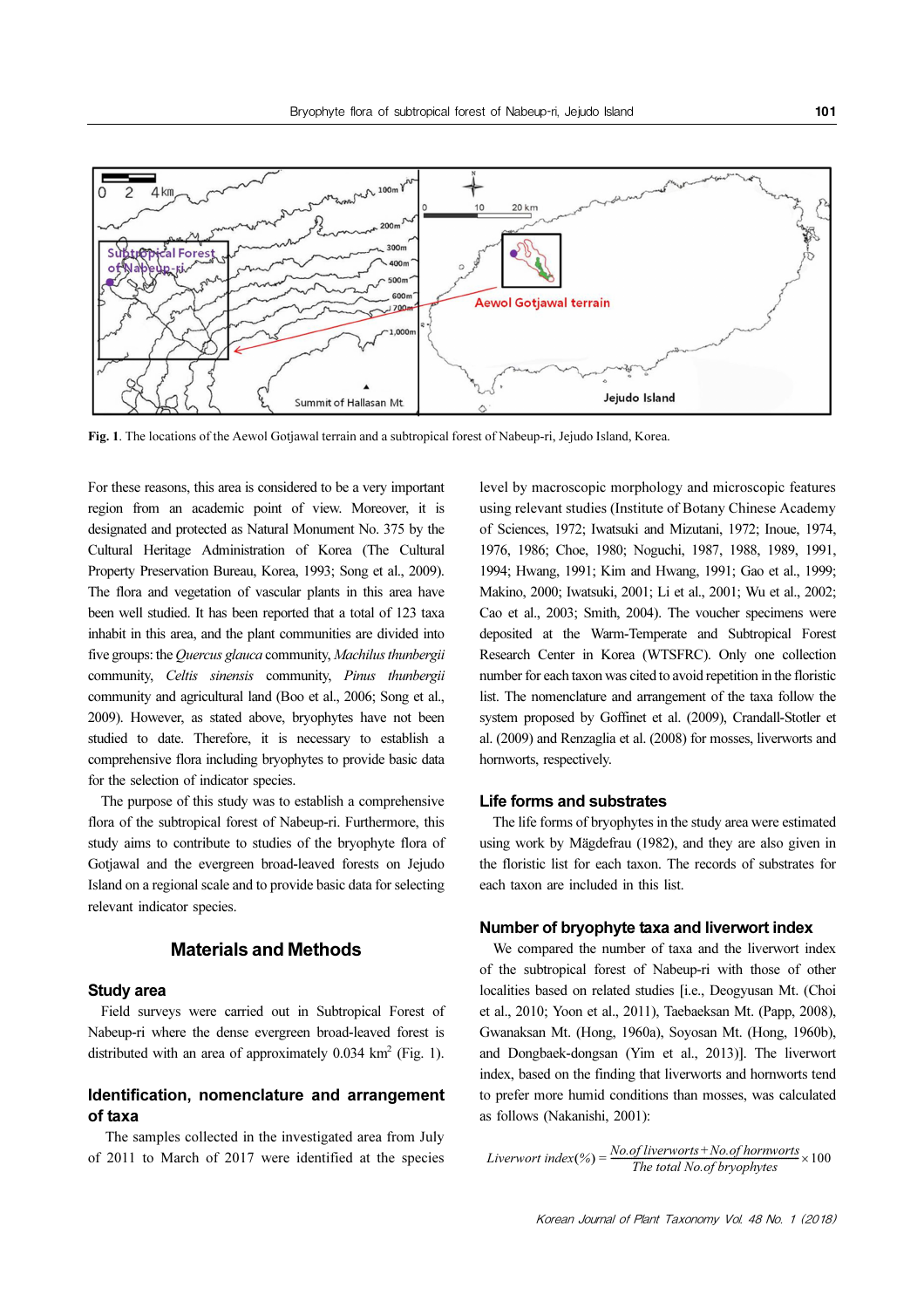| Locality                                         | Area $(km2)$ | No. of species | Liverwort index |
|--------------------------------------------------|--------------|----------------|-----------------|
| Gotjawal area                                    |              |                |                 |
| Subtropical Forest of Nabeup-ri (Aewol Gotjawal) | 0.034        | 63             | 30.2            |
| Dongbaek-dongsan (Seonheul Gotjawal)             | 1.420        | 85             | 27.0            |
| Mountain area                                    |              |                |                 |
| Deogyusan Mt.                                    | 232.000      | 311            | 40.8            |
| Taebaeksan Mt.                                   | 17.440       | 144            | 29.2            |
| Soyosan Mt.                                      | 2.472        | 79             | 13.9            |
| Gwanaksan Mt.                                    | 19.220       | 78             | 17.9            |

Table 1. Comparison of the bryophyte species richness levels and liverwort indexes of the subtropical forest of Nabeup-ri and other **localities** 

# Results and Discussion

#### Number of bryophyte taxa and liverwort index

In this study, a total of 63 species belonging to Bryophyta (22 families 36 genera 44 species), Marchantiophyta (7 families 11 genera 18 species), and Anthocerotophyta (1 family 1 genus 1 species) were determined (Appendix 1). We expect that this study will provide the basic data for selecting indicator species of Gotjawal and the evergreen broad-leaved forests on Jejudo Island.

The results of a comparison of the number of taxa indicated that the subtropical forest of Nabeup-ri contained a rich diversity of bryophytes considering the area size (Table 1). Song et al. (2009) considered that the vascular flora of this area does not show high species richness. Nevertheless, this forest was evaluated as a well-conserved area based on a multicriteria evaluation Matrix (Song et al., 2009), as the area has been well managed by local residents due to cultural influences and has been designated and protected as the natural monument. We agree with the evaluation Song et al. (2009) and consider that the result for the number of taxa is related to the well-conserved forest.

The liverwort index is based on the finding that liverworts and hornworts tend to prefer more humid conditions than mosses. Therefore, it can be used to compare air humidity levels among different sites (Nakanishi, 2001). The liverwort index of the subtropical forest of Nabeup-ri was 30.2%, a value that indicates that the air humidity of the investigated area was relatively low compared to that of Deogyusan Mt. but was higher than that of Taebaeksan Mt., Dongbaek-dongsan, Gwanaksan Mt., and Soyosan Mt. (Table 1). We also suggest that more detailed studies of the bryophyte flora of Korea should be conducted on the regional scale.

#### Remarkable species

The distributions of Philonotis turneriana (Schwägr.) Mitt. (큰물가이끼) and Homomallium connexum (Cardot) Broth. (쌍끝양털이끼) were newly recorded from Jejudo Island through this study. Species for which the distributions in Korea are not known (except for Jeju-do) thus far, Eurhynchium savatieri Schimp. ex Besch. (가는부리이끼), Taxiphyllum cuspidifolium (Cardot) Z. Iwats. (뾰족캬라잎이끼), and Plagiochila furcifolia Mitt. (비자날개이끼), were also found in this study area. However, it is difficult to recognize these bryophytes as endemic species on Jejudo Island and assess the rarity or conservation status of bryophytes in this study area because, in the case of Korea, bryophyte flora are unexplored and have been studied by few researchers, aiming mainly at Jejudo Island. Therefore, we suggest that comprehensive research on the bryophyte flora of Korea should be conducted continuously.

#### Life forms

We estimated the life form of each taxon in the study area, as presented in Fig. 2. The predominant life form was the mat form (25 species, 39.7%) followed by the weft (17 species, 27%), tall turf (9 species, 14.3%), fan and cushion (4 species, 6.3% each), and short turf and tail (2 species, 3.2% each) forms. We analyzed the results based on the relationship between the adaptive strategy and life form of bryophytes according to Kürschner (2004), Uyar et al. (2007), and Glime (2017). As a result, the rate of pleurocarpous bryophytes (the mat, weft, fan, and tail life forms) dominating in mesic to hygric sites amounted to 76.2%, whereas acrocarpous bryophytes (the tall turf, short turf, and cushion life forms), mainly observed in xeric habitats, amounted to 23.8% (Appendix 1, Fig. 2). These values indicate that such forests are widespread in the study area.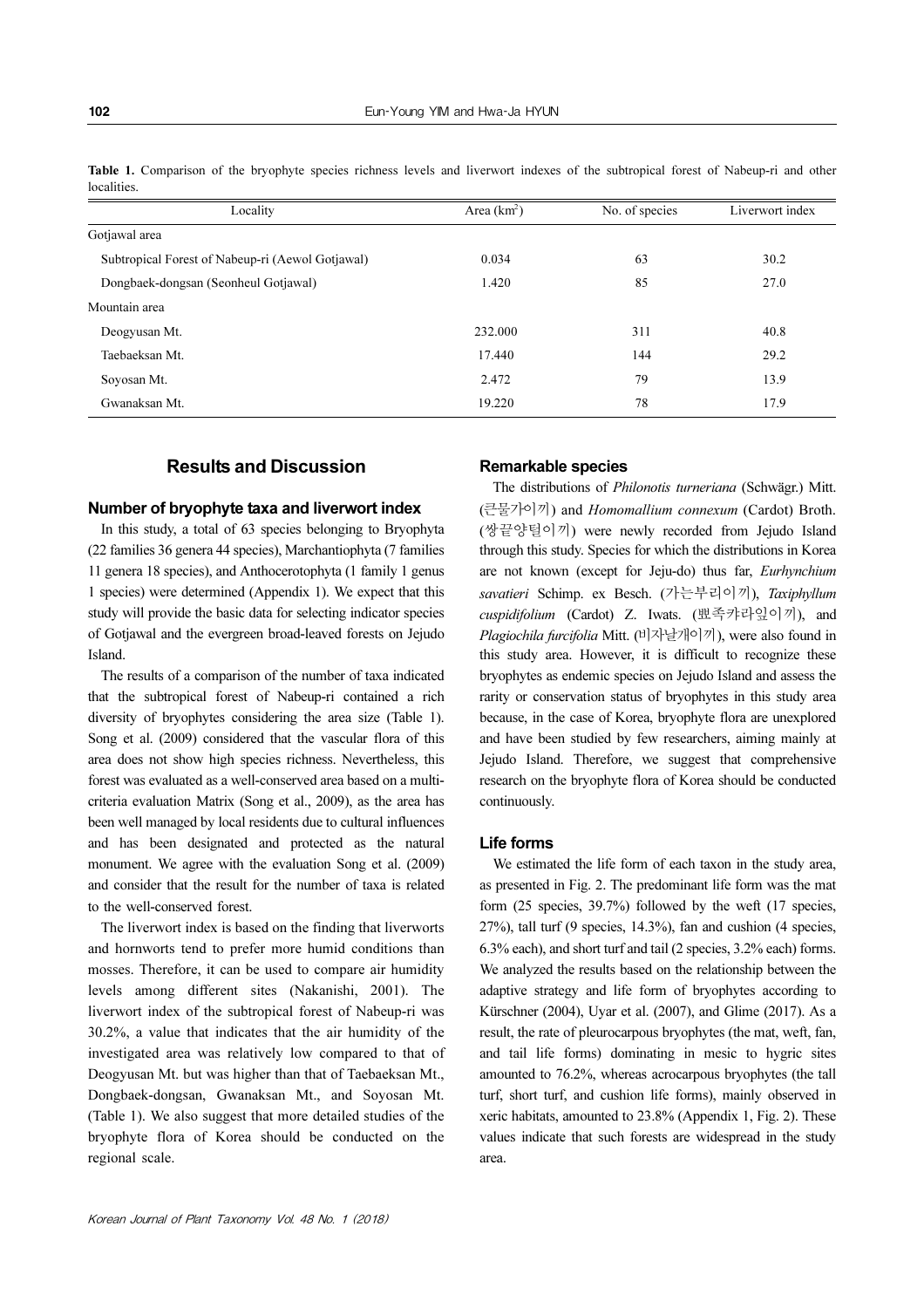

Fig. 2. Life form spectrum of the bryophytes in the study area.

Table 2. The numbers of taxa according to the substrate in the study area.

| Substrate                        | No. of taxa    |  |  |
|----------------------------------|----------------|--|--|
| Specific to only one substrate   |                |  |  |
| L                                | 25             |  |  |
| P                                | 16             |  |  |
| X                                | 2              |  |  |
| S                                | $\overline{c}$ |  |  |
| Common to two or more substrates |                |  |  |
| L and P                          | 8              |  |  |
| L and S                          | 1              |  |  |
| $L$ and $X$                      | 3              |  |  |
| L, P, and X                      | 5              |  |  |
| L, P, and S                      | 1              |  |  |
| Total                            | 63             |  |  |

L, epilithic; P, epiphytic; X, epixylous; S, on the soil.

It is meaningful that the rates of pleurocarpous bryophytes are higher in this area than in Dongbaek-dongsan (70.6%), identical to the liverwort index (Yim et al., 2013). These values indicate that the subtropical forest of Nabeup-ri at Aewol Gotjawal is relatively more humid than Dongbaek-dongsan at Seonheul Gotjawal.

#### Distribution pattern

We estimated the substrates for each taxon to investigate the

distribution pattern. The numbers of taxa according to the substrate are presented in Table 2. Upon an investigation of the substrates, the bryophytes on rocks were most diverse, at 40 taxa, followed by those on bark (33 taxa), decayed trees (10 taxa), and soil (4 taxa). The results appear to stem from the fact that volcanic rock masses of various sizes lay scattered over the study area, offering numerous micro-habitats for bryophytes due to one of the characteristics of Gotjawal: it is a place where rocks of various sizes are scattered randomly.

### Acknowledgments

This study was supported by Research Fellowship Program of the National Institute of Forest Science in 2017. We wish to express our sincere thanks to two anonymous referees and the editorial boards of Korean Journal of Plant Taxonomy for their invaluable comments to improve the manuscript.

# Conflict of Interest

Authors declare that there is no conflict of interest.

# Literature Cited

Boo, Y. B., G. P. Song, M. O. Moon, H. J. Hyun, K. M. Song, E. Y. Yim and M. H. Kim. 2006. The Flora and vegetation of warm temperature forest in Nabeup-ri, Jeju. In Proceedings of Korean Forest Society Conference. Seoul National University,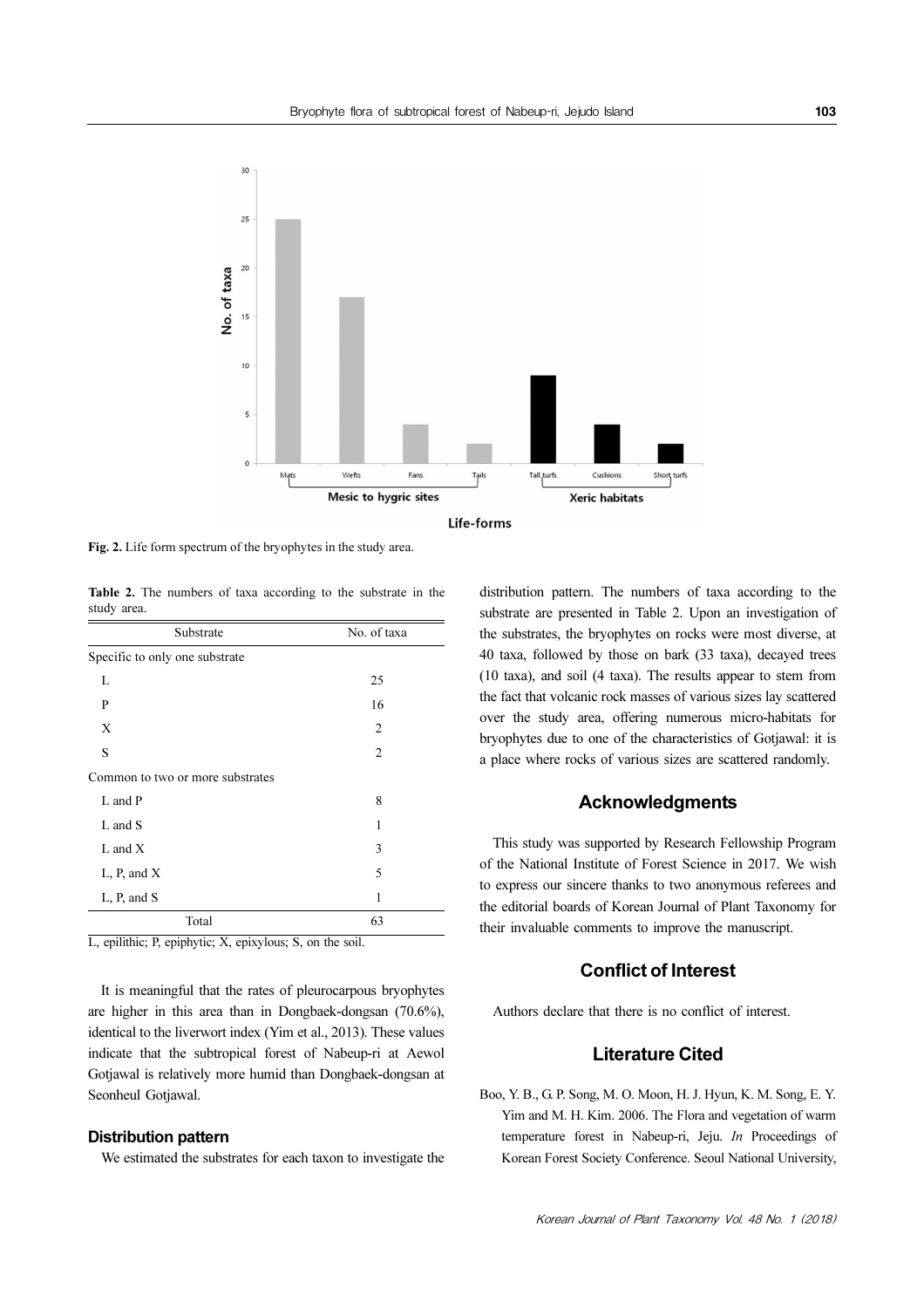Seoul. Pp. 185–187. (in Korean)

- Cao, T., C. Gao, X. Li, D. Zhang, H. Si and D. H. Vitt. 2003. Moss Flora of China, Vol. 3. Science Press, Beijing and Missouri Botanical Garden Press, St. Louis, MO, 141 pp.
- Choe, D.-M. 1980. Illustrated Flora and Fauna of Korea. Vol. 24. Musci, Hepaticae. Ministry of Education, Seoul, 790 pp. (in Korean)
- Choi S.-S., V. A. Bakalin and B.-Y. Sun. 2010. The liverwort flora of Mt. Deogyu (Korea). In Bryoflora of the Russian Far East: Taxonomy, Genesis, Phytogeographic Relations. Vladivostok. Pp. 24–25.
- Crandall-Stotler, B., R. E. Stotler and D. G. Long. 2009. Phylogeny and classification of the Marchantiophyta. Edinburgh Journal of Botany 66: 155–198.
- Gao, C., X. Li, T. Cao, B. Lin, D. H. Vitt and H. Si. 1999. Moss Flora of China, Vol. 1. Science Press, Beijing and Missouri Botanical Garden Press, St. Louis, MO, 273 pp.
- Glime, J. M. 2017. Adaptive strategies: growth and life forms. Chapter 4-5. In Bryophyte Ecology. Vol. 1. 4-5-1 Physiological Ecology. Ebook sponsored by Michigan Technological University and the International Association of Bryologists. Retrieved Feb. 24, 2018, available from http://digitalcommons.mtu.edu/bryophyte-ecology/.
- Goffinet, B., W. R. Buck and A. J. Shaw. 2009. Morphology, anatomy, and classification of the bryophyta. In Bryophyte Biology. 2nd ed. Goffinet, B. and A. J. Shaw (eds.), Cambridge University Press, Cambridge, NY. Pp. 55–138.
- Hong, W. S. 1960a. The flora of bryophyte on Mt. Kwanak, with some new additions to the Korean flora. Journal of Plant Biology 3: 19–25.
- Hong, W. S. 1960b. The flora of bryophyte on Mt. Soyo, with some new additions to the Korean flora. Journal of Plant Biology 3: 26–31. (in Korean)
- Hwang, H. J. 1991. Sporic Plant of Joseon 9 (Bryophytes 2). Science Encyclopedia Synthetic Press, Pyeongyang, 391 pp. (in Korean)
- Inoue, H. 1974. Illustrations of Japanese Hepaticae I. Tsukiji Shokan Publishing Co., Ltd., Tokyo, 189 pp. (in Japanese)
- Inoue, H. 1976. Illustrations of Japanese Hepaticae II. Tsukiji Shokan Publishing Co., Ltd., Tokyo, 193 pp. (in Japanese)
- Inoue, H. 1986. Field Guide for Bryophytes. Tokai University Press, Tokyo, 194 pp. (in Japanese)
- Institute of Botany Chinese Academy of Sciences. 1972. Iconographia Cormophytorum Sinicorum 1. Science Press, Peking, 106 pp. (in Chinese)
- Iwatsuki, Z. 2001. Mosses and Liverworts of Japan. Heibonsha Ltd., Tokyo, 355 pp. (in Japanese)
- Iwatsuki, Z. and M. Mizutani. 1972. Colored Illustration of the

Bryophytes of Japan. Hoikusha, Osaka, 405 pp. (in Japanese) Jeju Special Self-Governing Province. 2009. Jeju Dialect Dictionary. Jeju, 730 pp. (in Korean)

- Jeon Y. M., U. S. Ahn, C. G. Ryu, S. S. Kang and S. T. Song. 2012. A review of geological characteristics of Gotjawal terrain in Jeju Island: preliminary study. Journal of the Geological Society of Korea 48: 425–434. (in Korean)
- Jeon Y. M., D. S. Kim, J. S. Ki and J. G. Koh. 2015. A proposal for geological classification of Gotjawal terrain in Jeju Island and its meaning. Journal of the Geological Society of Korea 51: 235–241. (in Korean)
- Jeong, K.-J. 2012. A study on perception and use of Gotjawal in Jeju Island. Journal of the Association of Korean Photo-Geographers 22: 11–28. (in Korean)
- Jeong, K.-J. 2015. The past, present and future of Gotjawal: questions and proposals about the existence of Gotjawal. Journal of the Association of Korean Photo-Geographers 25: 15–32. (in Korean)
- Jeong, K.-J., S.-G. Kang, H.-S. Choi and C.-S. Kim. 2013. A study on charcoal production activities at Seonheul Gotzawal in Jeju Island. Journal of the Association of Korean Photo-Geographers 23: 37–55. (in Korean)
- Kang, H. G., C. S. Kim and E. S. Kim. 2013. Human influence, regeneration, and conservation of the Gotjawal forests in Jeju Island, Korea. Journal of Marine and Island Cultures 2: 85–92.
- Kim, D. S., S. H. Jeong, C. S. Kim, C. H. Shin and G. P. Song. 2009. Vegetation structure of Aeweol Gotjawal Terrain, Jejudo. In Proceedings of the 2009 General Meeting and Spring Conference of Plant Resources Society of Korea. Sangji University, Wonju, 84 pp. (in Korean)
- Kim, Y. H. and H. J. Hwang. 1991. Sporic Plant of Joseon 8 (Bryophytes 1). Science Encyclopedia Synthetic Press, Pyeongyang, 222 pp. (in Korean)
- Küschner, H. 2004. Life strategies and adaptations in bryophytes from the Near and Middle East. Turkish Journal of Botony 28: 73–84.
- Li, X., Z. Li, B. Lin, T. Cao, C. Gao, H. Si, D. G. Horton, Z. Iwatsuki, W. D. Reese and D. H. Vitt. 2001. Moss Flora of China 2. Science Press, Beijing and Missouri Botanical Garden Press, St. Louis, MO, 283 pp.
- Mägdefrau, K. 1982. Life-forms of bryophytes. In Bryophyte Ecology. Smith, A. J. E. (ed.), Chapman and Hall, London. Pp. 45–58.
- Makino, T. 2000. Newly Revised Makino's New Illustrated Flora of Japan. The Hokuryukan Co. Ltd., Tokyo. Pp. 1173?1197. (in Japanese)
- Nakanishi, K. 2001. Floristic diversity of bryophyte vegetation in relation to island area. The Journal of the Hattori Botanical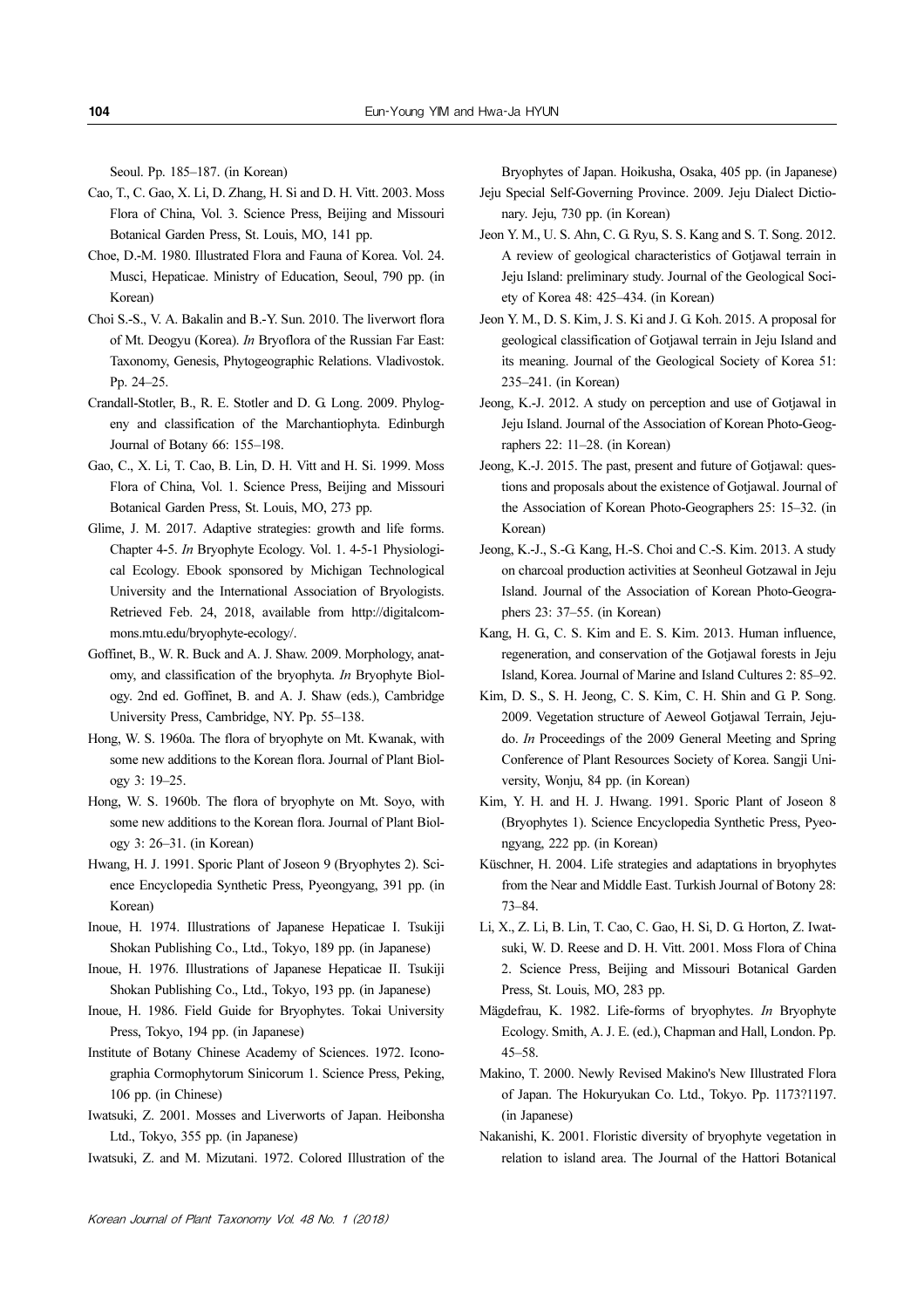Laboratory 91: 301–316.

- Noguchi, A. 1987. Illustrated Moss Flora of Japan 1. Daigaku Printing Co., Ltd., Hiroshima. Pp. 2–242.
- Noguchi, A. 1988. Illustrated Moss Flora of Japan 2. Daigaku Printing Co., Ltd., Hiroshima. Pp. 243–491.
- Noguchi, A. 1989. Illustrated Moss Flora of Japan 3. Daigaku Printing Co., Ltd., Hiroshima. Pp. 493–742.
- Noguchi, A. 1991. Illustrated Moss Flora of Japan 4. Daigaku Printing Co., Ltd., Hiroshima. Pp. 743–1012.
- Noguchi, A. 1994. Illustrated Moss Flora of Japan 5. Daigaku Printing Co., Ltd., Hiroshima. Pp. 1013–1253.
- Papp, B. 2008. Contributions to the bryophyte flora of the Mt. Taebaek, South Korea. Studia Botanica Hungarica 39: 89–100.
- Renzaglia, K. S., J. C. Villarreal and R. J. Duff. 2008. New insights into morphology, anatomy, and systematics of hornworts. In Bryophyte Biology. 2nd ed. Goffinet, B. and A. J. Shaw (eds.), Cambridge University Press, Cambridge, NY. Pp. 139–171.
- Smith, A. J. E. 2004. The moss flora of Britain and Ireland. 2nd ed. Cambridge University Press, Cambridge, 1012 pp.
- Song, G. P., Y. B. Boo, H. J. Hyun, K. M. Song, C. H. Kang, Y. J. Kim, E. Y. Yim and M. H. Kim. 2009. The flora and vegetation of Nabeup Warm Temperature Forest Zone in Nab-eup city in Jeju. Journal of Ecocity 33: 129–136.
- Song, S. T. 2000. Distribution and lithology of the Aa rubble flows

in Cheju Island, Korea. PhD dissertation, Pusan National University, Busan, 118 pp. (in Korean)

- Song, S. T. 2003. Lavas in Gotjawal terrain, Jejudo Island: No. 2. Aewol Gotjawal terrain. Baeknoknonchong, College of Education, Jeju National University 5: 253–263. (in Korean)
- The Cultural Property Preservation Bureau, Korea. 1993. Overview of Korean Cultural Heritage: 1. Natural Monument. The Cultural Property Preservation Bureau, Korea, Seoul, p. 223. (in Korean)
- Uyar, G., M. Alatas, M. Oren and T. Kecell. 2007. The bryophyte flora of Yenice Forests (Karabük, Turkey). International Journal of Botany 3: 129–146.
- Wu, P., B. Lin, C. Gao, T. Cao, Z. Li, B. C. Tan, H. Si, Y. Jia, M. Wang, X. Fu, J. Sun and B. Zhong. 2002. Moss Flora of China, Vol. 6. Science Press, Beijing and Missouri Botanical Garden Press, St. Louis, MO, 221 pp.
- Yim, E.-Y., M.-O. Moon, B.-Y. Sun and K. Nakanishi. 2013. Floristics of bryophytes in Dongbaek-dongsan at Seonheul Gotjawal. Korean Journal of Plant Taxonomy 43: 274–284.
- Yoon, Y. J., C. H. Kim, K. V. Gorobets and B.-Y. Sun. 2011. The moss flora of Mt. Deogyu in Korea. Korean Journal of Plant Taxonomy 41: 287–297.
- Yoon, Y. T. 2014. A humanities reflection on Got, Jawal and Gotjawal forest. Journal of Cheju Studies 41: 27–59. (in Korean)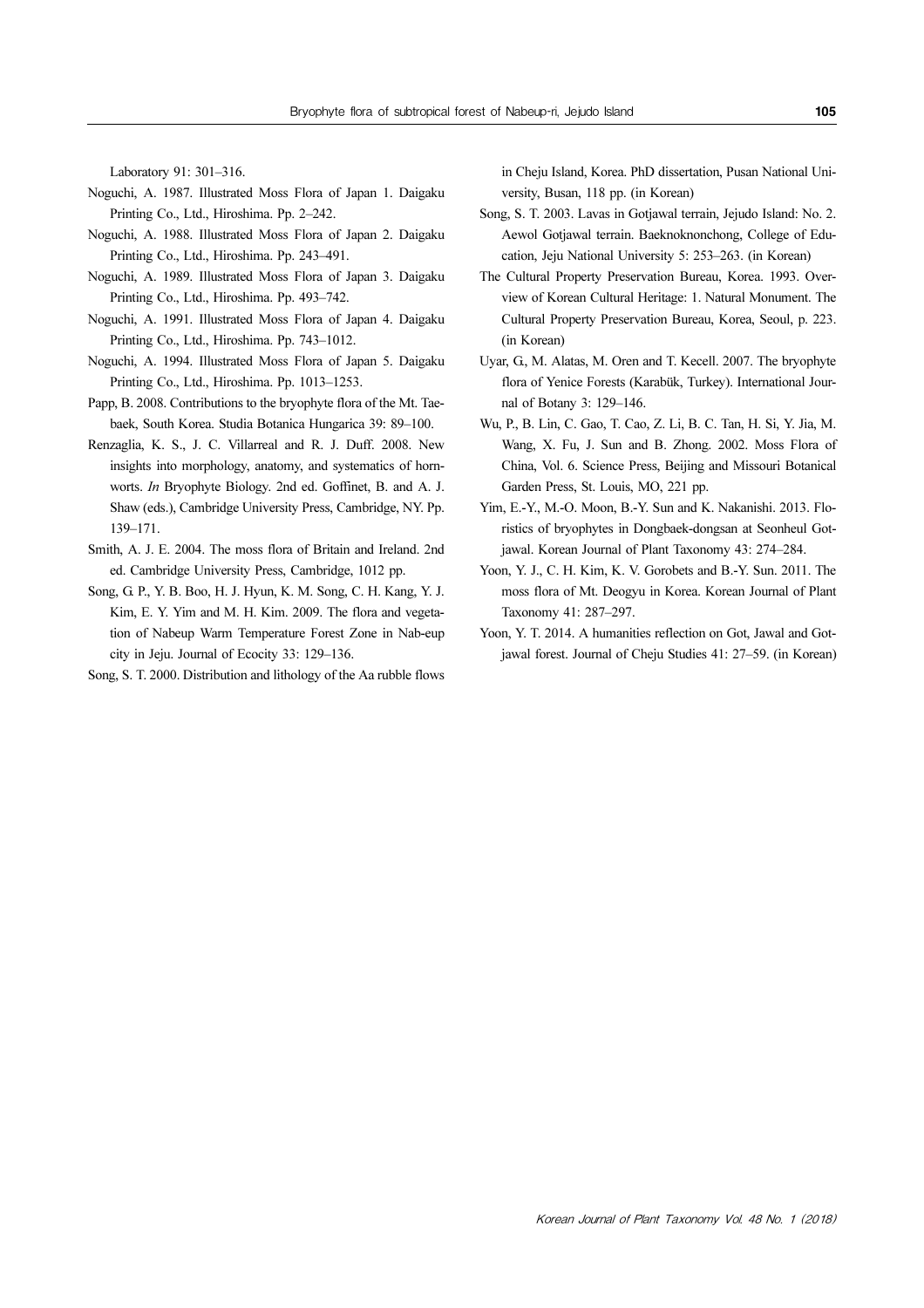| Appendix 1. Floristic list of Subtropical Forest of Nabeup-ri in Korea. |
|-------------------------------------------------------------------------|
|-------------------------------------------------------------------------|

| Taxa                                                   | Korean name | Life-form   | Substrate    | Voucher No.<br>(Eun-Young Yim-) |
|--------------------------------------------------------|-------------|-------------|--------------|---------------------------------|
| Bryophyta Schimp. 선류식물문                                |             |             |              |                                 |
| Polytrichaceae Schwägr. 솔이끼과                           |             |             |              |                                 |
| Atrichum rhystophyllum (Müll. Hal.) Paris              | 아기주름솔이끼     | Tall turfs  | S            | <b>GSP073</b>                   |
| Grimmiaceae Arn. 고깔바위이끼과                               |             |             |              |                                 |
| Grimmia pilifera P. Beauv.                             | 흰털고깔바위이끼    | Cushions    | L            | <b>GSP084</b>                   |
| Schistidium apocarpum (Hedw.) Bruch & Schimp.          | 고깔바위이끼      | Cushions    | L            | <b>GSP099</b>                   |
| Ptychomitriaceae Schimp. 곱슬이끼과                         |             |             |              |                                 |
| Ptychomitrium sinense (Mitt.) A. Jaeger                | 곱슬이끼        | Cushions    | L            | <b>GSP012</b>                   |
| Fissidentaceae Schimp. 봉황이끼과                           |             |             |              |                                 |
| Fissidens bryoides Hedw.                               | 꼬마봉황이끼      | Tall turfs  | L            | <b>GSP008</b>                   |
| Rhabdoweisiaceae Limpr. 주름꼬마이끼과                        |             |             |              |                                 |
| Glyphomitrium humillimum (Mitt.) Cardot                | 깍지이끼        | Cushions    | L            | <b>GSP460</b>                   |
| Erpodiaceae Broth. 나무연지이끼과                             |             |             |              |                                 |
| Aulacopilum japonicum Broth. ex Cardot                 | 겉주름이끼       | Mats        | PX           | <b>GSP138</b>                   |
| Venturiella sinensis (Venturi) Müll. Hal.              | 나무연지이끼      | Mats        | P            | <b>GSP149</b>                   |
| Dicranaceae Schimp. 꼬리이끼과                              |             |             |              |                                 |
| Dicranella heteromalla (Hedw.) Schimp.                 | 억새이끼        | Tall turfs  | L            | GSP453                          |
| Pottiaceae Hampe 침꼬마이끼과                                |             |             |              |                                 |
| Weissia controversa Hedw.                              | 꼬마이끼        | Short turfs | S            | <b>GSP104</b>                   |
| Bryaceae Schwägr. 참이끼과                                 |             |             |              |                                 |
| Brachymenium nepalense Hook.                           | 노란참외이끼      | Short turfs | P            | <b>GSP077</b>                   |
| Mniaceae Schwägr. 초롱이끼과                                |             |             |              |                                 |
| Trachycystis microphylla (Dozy & Molk.) Lindb.         | 아기초롱이끼      | Tall turfs  | $\mathbf{P}$ | <b>GSP013</b>                   |
| Bartramiaceae Schwägr. 구슬이끼과                           |             |             |              |                                 |
| Philonotis turneriana (Schwägr.) Mitt.                 | 큰물가이끼       | Tall turfs  | L            | <b>GSP095</b>                   |
| Hedwigiaceae Schimp. 톳이끼과                              |             |             |              |                                 |
| Hedwigia ciliata (Hedw.) P. Beauv.                     | 톳이끼         | Tall turfs  | L            | <b>GSP088</b>                   |
| Leskeaceae Schimp. 고깔검정이끼과                             |             |             |              |                                 |
| Haplocladium angustifolium (Hampe & Müll. Hal.) Broth. | 침작은명주실이끼    | Wefts       | <b>LPX</b>   | <b>GSP001</b>                   |
| Haplocladium microphyllum (Hedw.) Broth.               | 작은명주실이끼     | Wefts       | P            | GSP450                          |
| Leskea polycarpa Hedw.                                 | 고깔검정이끼      | Wefts       | L            | <b>GSP079</b>                   |
| Thuidiaceae Schimp. 깃털이끼과                              |             |             |              |                                 |
| Pelekium versicolor (Hornsch. ex Müll. Hal.) Touw      | 아기깃털이끼      | Wefts       | P            | GSP215                          |
| Brachytheciaceae Schimp. 양털이끼과                         |             |             |              |                                 |
| Brachythecium plumosum (Hedw.) Schimp.                 | 날개양털이끼      | Wefts       | LP           | <b>GSP123</b>                   |
| Brachythecium populeum (Hedw.) Schimp.                 | 양털이끼        | Wefts       | LS           | GSP043                          |
| Bryhnia novae-angliae (Sull. & Lesq.) Grout            | 세모양털이끼      | Wefts       | L            | <b>GSP035</b>                   |
| Eurhynchium hians (Hedw.) Sande Lac.                   | 물가침부리이끼     | Wefts       | L            | GSP355                          |
| Eurhynchium savatieri Schimp. ex Besch.                | 가는부리이끼      | Wefts       | <b>LPX</b>   | GSP134                          |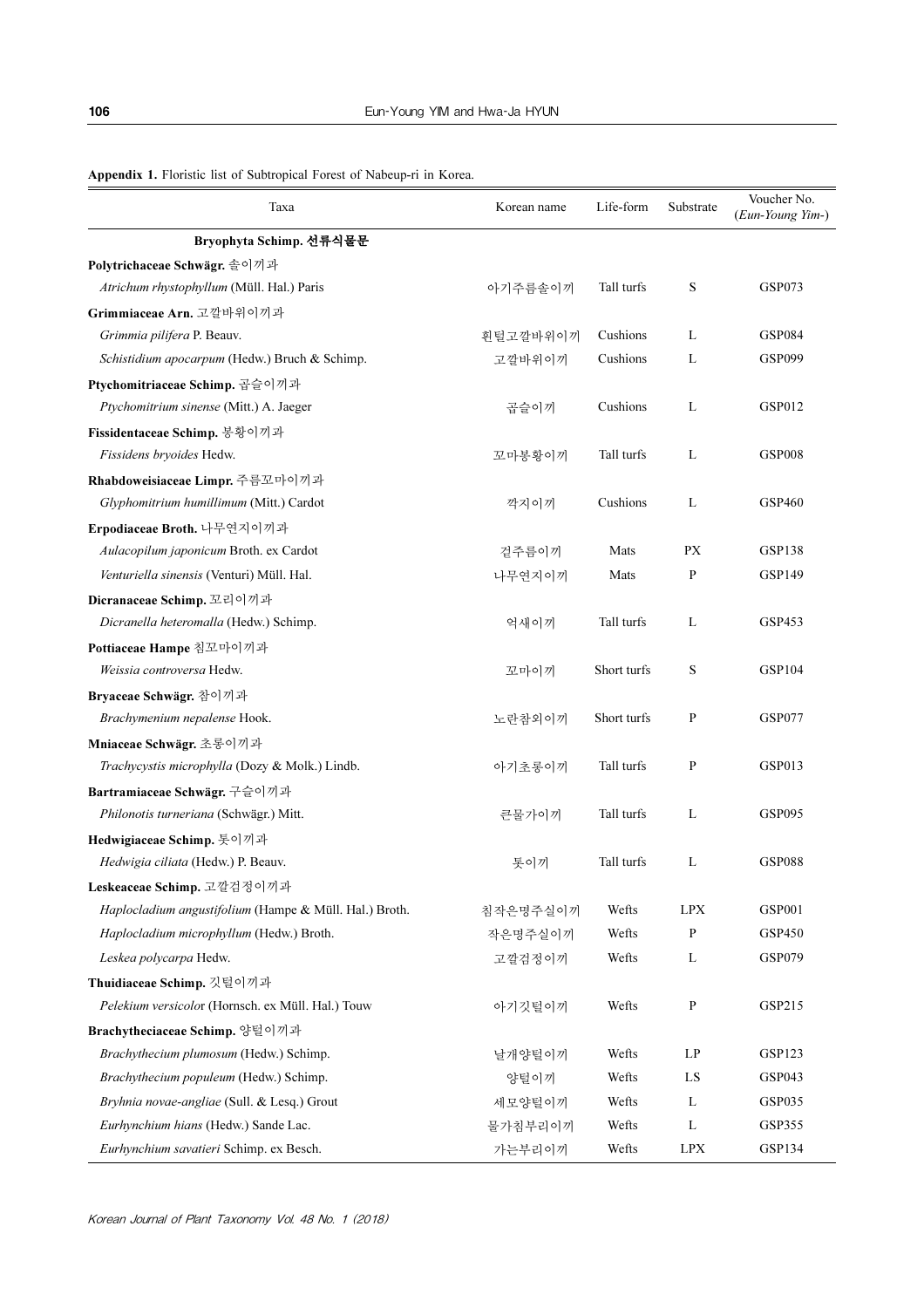#### Table 1. Continued.

| Taxa                                                              | Korean name | Life-form | Substrate                  | Voucher No.<br>(Eun-Young Yim-) |
|-------------------------------------------------------------------|-------------|-----------|----------------------------|---------------------------------|
| Rhynchostegium pallidifolium (Mitt.) A. Jaeger                    | 아기양털부리이끼    | Wefts     | <b>LPX</b>                 | GSP016                          |
| Hypnaceae Schimp. 털깃털이끼과                                          |             |           |                            |                                 |
| Callicladium haldanianum (Grev.) H. A. Crum                       | 풀이끼         | Wefts     | <b>PX</b>                  | <b>GSP148</b>                   |
| Homomallium connexum (Cardot) Broth.                              | 쌍끝양털이끼      | Wefts     | PX                         | <b>GSP092</b>                   |
| Homomallium japonicoadnatum (Broth.) Broth.                       | 들쌍끝양털이끼     | Wefts     | P                          | <b>GSP078</b>                   |
| Pseudotaxiphyllum pohliaecarpum (Sull. & Lesq.) Z. Iwats.         | 빨간겉주목이끼     | Mats      | L                          | GSP117                          |
| Taxiphyllum aomoriense (Besch.) Z. Iwats.                         | 겹친주목이끼      | Mats      | L                          | <b>GSP002</b>                   |
| Taxiphyllum cuspidifolium (Cardot) Z. Iwats.                      | 뾰족캬라잎이끼     | Mats      | LP                         | <b>GSP122</b>                   |
| Taxiphyllum taxirameum (Mitt.) M. Fleisch.                        | 주목이끼        | Mats      | L                          | <b>GSP005</b>                   |
| Plagiotheciaceae M. Fleisch. 산주목이끼과                               |             |           |                            |                                 |
| Plagiothecium nemorale (Mitt.) A. Jaeger                          | 산주목이끼       | Mats      | $\mathbf{P}$               | <b>GSP029</b>                   |
| Entodontaceae Kindb. 윤이끼과                                         |             |           |                            |                                 |
| Entodon sullivantii (Müll. Hal.) Lindb.                           | 가는윤이끼       | Wefts     | $\mathbf{L}$               | <b>GSP017</b>                   |
| Pylaisiadelphaceae Goffinet & W. R. Buck. 무성아실이끼과                 |             |           |                            |                                 |
| Pylaisiadelpha tenuirostris (Bruch & Schimp. ex Sull.) W. R. Buck | 무성아실이끼      | Mats      | $\mathbf{P}$               | <b>GSP025</b>                   |
| Sematophyllaceae Broth. 나무실이끼과                                    |             |           |                            |                                 |
| Sematophyllum subhumile (Müll. Hal.) M. Fleisch.                  | 나무실이끼       | Mats      | LP                         | <b>GSP052</b>                   |
| Neckeraceae Schimp. 납작이끼과                                         |             |           |                            |                                 |
| Homalia trichomanoides (Hedw.) Schimp.                            | 윤납작이끼       | Fans      | LP                         | <b>GSP032</b>                   |
| Neckera pusilla Mitt.                                             | 윤아기납작이끼     | Fans      | P                          | <b>GSP028</b>                   |
| Neckeropsis nitidula (Mitt.) M. Fleisch.                          | 리본납작이끼      | Fans      | L                          | <b>GSP094</b>                   |
| Thamnobryum plicatulum (Sande Lac.) Z. Iwats.                     | 대호꼬리이끼      | Fans      | L                          | GSP031                          |
| Anomodontaceae Kindb. 명주실이끼과                                      |             |           |                            |                                 |
| Anomodon minor (Hedw.) Lindb.                                     | 푸른명주실이끼     | Tails     | $\mathbf{P}$               | <b>GSP209</b>                   |
| Haplohymenium longinerve (Broth.) Broth.                          | 긴줄바위실이끼     | Wefts     | X                          | GSP391                          |
| Haplohymenium pseudotriste (Müll. Hal.) Broth.                    | 꼬마바위실이끼     | Wefts     | <b>LPX</b>                 | <b>GSP004</b>                   |
| Haplohymenium triste (Ces.) Kindb.                                | 바위실이끼       | Wefts     | $\mathbf{P}$               | <b>GSP087</b>                   |
| Herpetineuron toccoae (Sull. & Lesq.) Cardot                      | 나선이끼        | Tails     | LP                         | GSP011                          |
| Marchantiophyta Stotler & Crand. -Stotl. 태류식물문                    |             |           |                            |                                 |
| Conocephalaceae Müll. Frib. ex Grolle 패랭이우산이끼과                    |             |           |                            |                                 |
| Conocephalum conicum (L.) Dumort.                                 | 패랭이우산이끼     | Mats      | $\mathbf{L}$               | <b>GSP080</b>                   |
| Metzgeriaceae H. Klinggr. 리본이끼과                                   |             |           |                            |                                 |
| Metzgeria lindbergii Schiffn.                                     | 리본이끼        | Mats      | L                          | <b>GSP036</b>                   |
| Radulaceae Müll. Frib. 부채이끼과                                      |             |           |                            |                                 |
| Radula japonica Gottsche ex Steph.                                | 부채이끼        | Mats      | $\, {\bf p}$               | GSP112                          |
| Radula oyamensis Steph.                                           | 처녀부채이끼      | Mats      | $\mathop{\rm LP}\nolimits$ | <b>GSP173</b>                   |
| Frullaniaceae Lorch 지네이끼과                                         |             |           |                            |                                 |
| Frullania ericoides (Nees) Mont.                                  | 초록지네이끼      | Mats      | LP                         | <b>GSP020</b>                   |
| Frullania inflata Gottsche                                        | 물가지네이끼      | Mats      | X                          | GSP163                          |